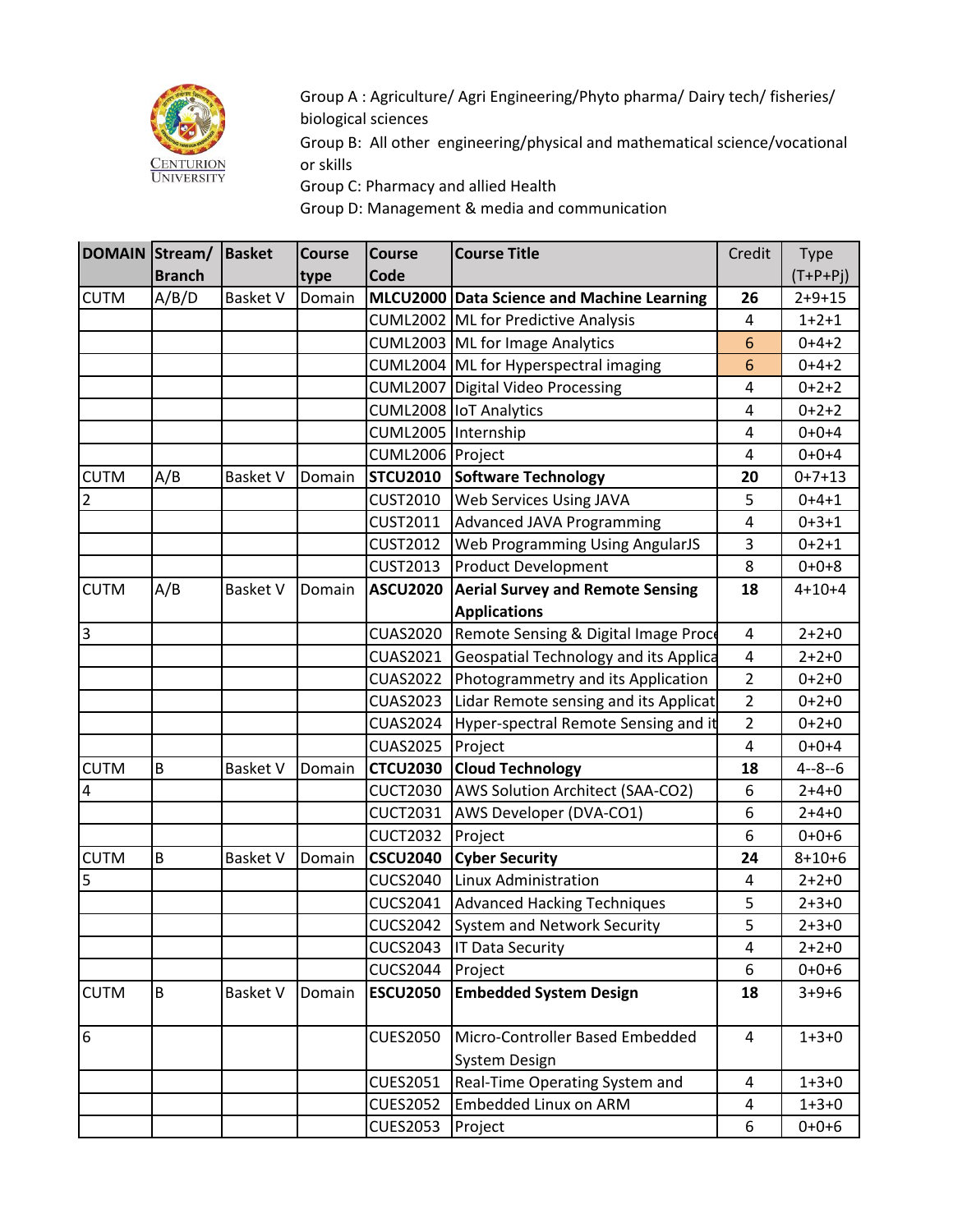| <b>CUTM</b>    | A/B/D | <b>Basket V</b> | Domain |                 | <b>ARCU2060 Gaming and Immersive Learning</b><br>(AR & VR) | 20             | $5 + 5 + 10$ |
|----------------|-------|-----------------|--------|-----------------|------------------------------------------------------------|----------------|--------------|
| 7              |       |                 |        | <b>CUAR2060</b> | Introduction to Gaming & Simulation                        | $\overline{2}$ | $1+1+0$      |
|                |       |                 |        | <b>CUAR2061</b> | Game Assets & Game Objects                                 | 3              | $1 + 1 + 1$  |
|                |       |                 |        | <b>CUAR2062</b> | <b>Building Game Environment</b>                           | 3              | $1 + 1 + 1$  |
|                |       |                 |        | <b>CUAR2063</b> | Game Animation, Scripting & UI                             | 3              | $1 + 1 + 1$  |
|                |       |                 |        | <b>CUAR2064</b> | <b>Binary Deployment and Cross-</b>                        | 3              | $1 + 1 + 1$  |
|                |       |                 |        |                 | <b>Platform Controls</b>                                   |                |              |
|                |       |                 |        | <b>CUAR2065</b> | Project                                                    | 6              | $0+0+6$      |
| <b>CUTM</b>    | B     | <b>Basket V</b> | Domain | <b>VLCU2070</b> | <b>Chip Design and Fabrication using</b><br><b>VLSI</b>    | 18             | $6 + 6 + 6$  |
| 8              |       |                 |        | <b>CUVL2070</b> | <b>ASIC Design</b>                                         | 3              | $2 + 1 + 0$  |
|                |       |                 |        | <b>CUVL2071</b> | <b>Digital VLSI</b>                                        | $\overline{a}$ | $2 + 2 + 0$  |
|                |       |                 |        | <b>CUVL2072</b> | <b>Analog VLSI</b>                                         | 3              | $2 + 1 + 0$  |
|                |       |                 |        | <b>CUVL2073</b> | Verification Using SystemVerilog                           | $\overline{2}$ | $0 + 2 + 0$  |
|                |       |                 |        | <b>CUVL2074</b> | Project                                                    | 6              | $0+0+6$      |
| <b>CUTM</b>    | B     | <b>Basket V</b> | Domain | <b>CSCU2080</b> | <b>Communication Systems</b>                               | 18             | $4 + 8 + 6$  |
| $\overline{9}$ |       |                 |        | <b>CUCS2086</b> | <b>Optics and Wireless Sensor Networks</b>                 | 3              | $1+2+0$      |
|                |       |                 |        | <b>CUCS2081</b> | Satellite & TV Communications                              | 3              | $2 + 1 + 0$  |
|                |       |                 |        | <b>CUCS2087</b> | Cell site and BTS Installation                             | 3              | $0+3+0$      |
|                |       |                 |        | <b>CUCS2084</b> | Microwave & RADAR Communication                            | 3              | $2 + 1 + 0$  |
|                |       |                 |        | <b>CUCS2085</b> | Project                                                    | 6              | $0+0+6$      |
| <b>CUTM</b>    | B     | <b>Basket V</b> | Domain | <b>EGCU2090</b> | <b>Operation and Maintenance of</b>                        | 24             | $6 + 14 + 4$ |
|                |       |                 |        |                 | <b>Electrical Grid System &amp;</b>                        |                |              |
| 10             |       |                 |        | <b>CUEG2090</b> | Introduction, Power Scenario, Power                        | $\overline{2}$ | $1 + 1 + 0$  |
|                |       |                 |        |                 | <b>Quality &amp; Fault clearance</b>                       |                |              |
|                |       |                 |        | <b>CUEG2091</b> | Switchyard & substation Networks                           | 3              | $1+2+0$      |
|                |       |                 |        | <b>CUEG2092</b> | Protection scheme & Switchgear                             | 3              | $1+2+0$      |
|                |       |                 |        | <b>CUEG2093</b> | Cable system & Testing                                     | 3              | $1+2+0$      |
|                |       |                 |        | <b>CUEG2094</b> | <b>Power Markets</b>                                       | 1              | $1+0+0$      |
|                |       |                 |        | <b>CUEG2095</b> | <b>Grid Safety</b>                                         | $\overline{2}$ | $0+2+0$      |
|                |       |                 |        | <b>CUEG2096</b> | <b>Transformer Manufacturing</b>                           | 6              | $1+5+0$      |
|                |       |                 |        | <b>CUEG2097</b> | Project                                                    | 4              | $0+0+4$      |
| <b>CUTM</b>    | B     | <b>Basket V</b> | Domain | <b>IACU2100</b> | <b>Industrial Automation</b>                               | 24             | $5 + 9 + 10$ |
| 11             |       |                 |        | <b>CUIA2100</b> | Introduction to Industrial                                 | 1              | $1+0+0$      |
|                |       |                 |        | <b>CUIA2101</b> | <b>Advanced Programming &amp; Control</b>                  | 3              | $1+2+0$      |
|                |       |                 |        |                 | <b>Blocks of PLC</b>                                       |                |              |
|                |       |                 |        | <b>CUIA2102</b> | Control & Signal Wiring of PLC                             | $\overline{2}$ | $0+2+0$      |
|                |       |                 |        | <b>CUIA2103</b> | <b>SCADA based advanced features</b>                       | $\overline{2}$ | $1 + 1 + 0$  |
|                |       |                 |        | <b>CUIA2104</b> | SCADA & PLC based sequential                               | $\mathbf{1}$   | $0+1+0$      |
|                |       |                 |        | <b>CUIA2105</b> | Human Machine Interface                                    | 3              | $1+2+0$      |
|                |       |                 |        | <b>CUIA2106</b> | OPC server base data fetching &                            | $\overline{2}$ | $1+1+0$      |
|                |       |                 |        | <b>CUIA2107</b> | Project                                                    | 6              | $0+0+6$      |
|                |       |                 |        | <b>CUIA2108</b> | Internship                                                 | 4              | $0+0+4$      |
| <b>CUTM</b>    | A/B   | <b>Basket V</b> | Domain | <b>CUCP2110</b> | <b>Construction Planning Monitoring</b>                    | 16             | $4 + 8 + 4$  |
|                |       |                 |        |                 | and Project Management                                     |                |              |
| 12             |       |                 |        | <b>CUCP2110</b> | <b>Study of Drawings and Plan</b>                          | 3              | $2 + 1 + 0$  |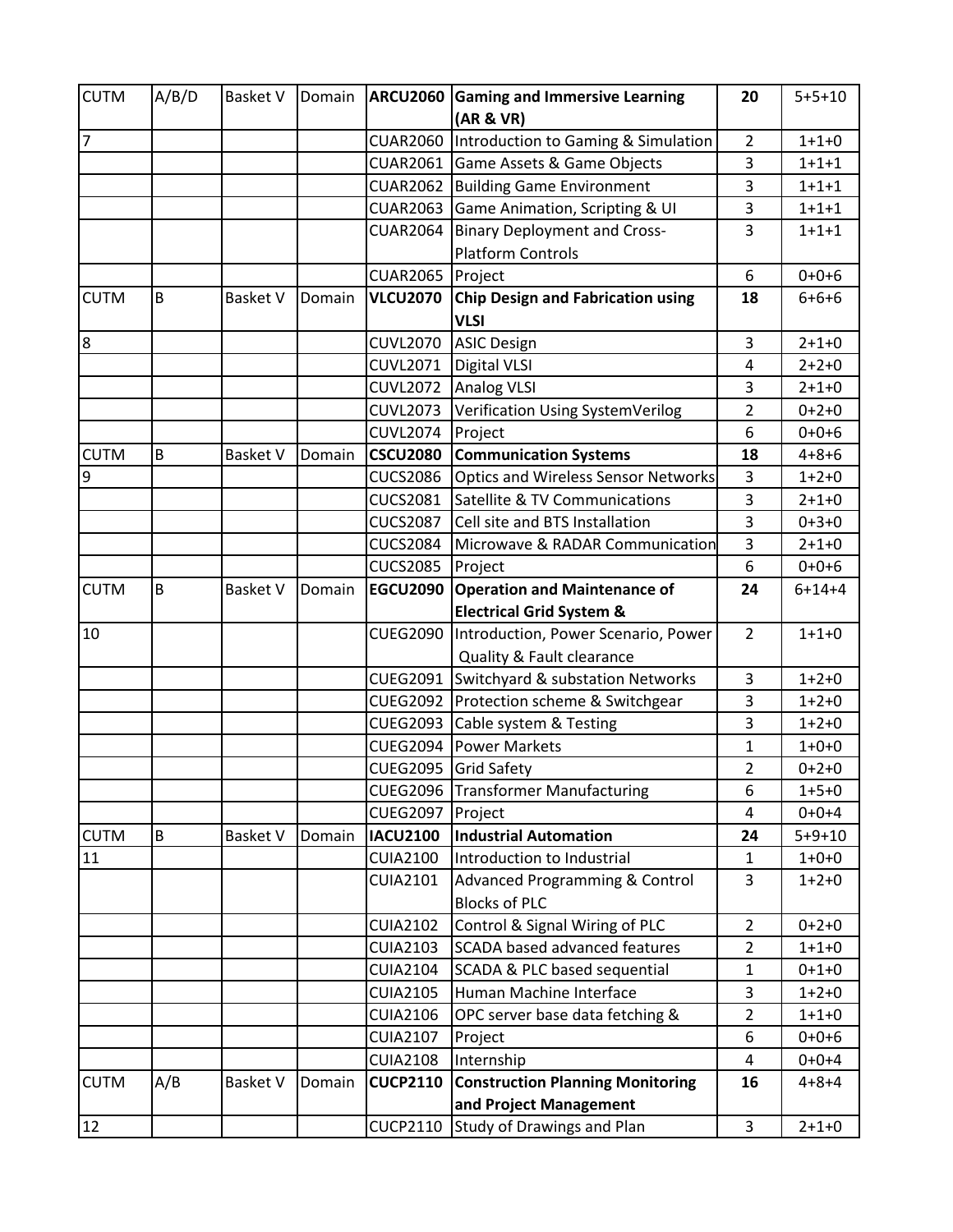|             |       |                 |        | <b>CUCP2111</b>     | <b>Project Scheduling &amp; Management</b>                 | $\overline{2}$ | $0 + 2 + 0$  |
|-------------|-------|-----------------|--------|---------------------|------------------------------------------------------------|----------------|--------------|
|             |       |                 |        | <b>CUCP2112</b>     | Site Study And Study on Contract                           | 3              | $2 + 1 + 0$  |
|             |       |                 |        | <b>CUCP2113</b>     | Concepts Of Quality Control and                            | $\overline{2}$ | $0 + 2 + 0$  |
|             |       |                 |        | <b>CUCP2114</b>     | <b>Quantity Estimation and Equipment</b>                   | $\overline{2}$ | $0 + 2 + 0$  |
|             |       |                 |        |                     | Management                                                 |                |              |
|             |       |                 |        | <b>CUCP2115</b>     | Site Supervision Project                                   | 4              | $0+0+4$      |
| <b>CUTM</b> | A/B   | <b>Basket V</b> | Domain | <b>SDCU2120</b>     | <b>Architectural and Structural Design</b>                 | 20             | $0+15+5$     |
| 13          |       |                 |        | <b>CUSD2120</b>     | <b>Critical Thinking and Presenting it</b><br>with         | 3              | $0 + 3 + 0$  |
|             |       |                 |        | CUSD2121            | Scope to Enrich by Exposing them to<br><b>BIM</b>          | 5              | $0+5+0$      |
|             |       |                 |        | <b>CUSD2122</b>     | Design and Failure Analysis of                             | 5              | $0+5+0$      |
|             |       |                 |        | <b>CUSD2123</b>     | Amalgamation of Architecture and<br>Civil                  | $\overline{2}$ | $0 + 2 + 0$  |
|             |       |                 |        | <b>CUSD2124</b>     | Project                                                    | 5              | $0+0+5$      |
| <b>CUTM</b> | A/B   | <b>Basket V</b> | Domain | <b>CDCU2130</b>     | <b>Composite Design and</b>                                | 24             | $6 + 12 + 6$ |
| 14          |       |                 |        |                     | CUCD2130  Introduction to composites                       | $\overline{2}$ | $2 + 0 + 0$  |
|             |       |                 |        | <b>CUCD2131</b>     | Composite materials and<br>characterization                | $\overline{2}$ | $0 + 2 + 0$  |
|             |       |                 |        |                     | CUCD2132 CATIA-Composites Design                           | 4              | $0 + 4 + 0$  |
|             |       |                 |        | <b>CUCD2133</b>     | <b>Composite Product Validation;</b><br>Simulia            | $\overline{4}$ | $0 + 4 + 0$  |
|             |       |                 |        | <b>CUCD2134</b>     | Machineries and Technologies used<br>lfor                  | $\overline{2}$ | $2 + 0 + 0$  |
|             |       |                 |        | <b>CUCD2135</b>     | Quality control and Fabrication of<br>Composite Structure  | 4              | $2 + 2 + 0$  |
|             |       |                 |        | CUCD2136 Project    |                                                            | 6              | $0+0+6$      |
| <b>CUTM</b> | A/B/D | <b>Basket V</b> | Domain | <b>GMCU214</b><br>0 | <b>GO-TO-MARKET</b>                                        | 22             | $4 + 10 + 8$ |
| 15          |       |                 |        | CUGM214<br>0        | Design Thinking and Managing<br>Innovation                 | 3              | $1+2+0$      |
|             |       |                 |        | <b>CUGM214</b><br>1 | PLM Tools on Dassault Platform                             | 8              | $2 + 6 + 0$  |
|             |       |                 |        | CUGM214<br>2        | Process Management ( Using Enovia                          | 3              | $1+2+0$      |
|             |       |                 |        | CUGM214<br>3        | <b>Product Development</b>                                 | 8              | $0+0+8$      |
| <b>CUTM</b> | A/B   | <b>Basket V</b> | Domain |                     | CMCU2150 Manufacturing (Conventional, CNC<br>and Additive) | 26             | $2+16+8$     |
| 16          |       |                 |        |                     | CUCM2150 Manufacturing Requirements and                    | $\overline{2}$ | $2 + 0 + 0$  |
|             |       |                 |        |                     | CUCM2151 Conventional Machining for<br>Cylindrical and     | 6              | $0+4+2$      |
|             |       |                 |        |                     | CUCM2152 CNC Machining                                     | 8              | $0+6+2$      |
|             |       |                 |        |                     | CUCM2153 Non-Traditional Machining and 3D                  | 4              | $0+2+2$      |
|             |       |                 |        |                     | CUCM2154 Wood Engineering                                  | $\overline{2}$ | $0+2+0$      |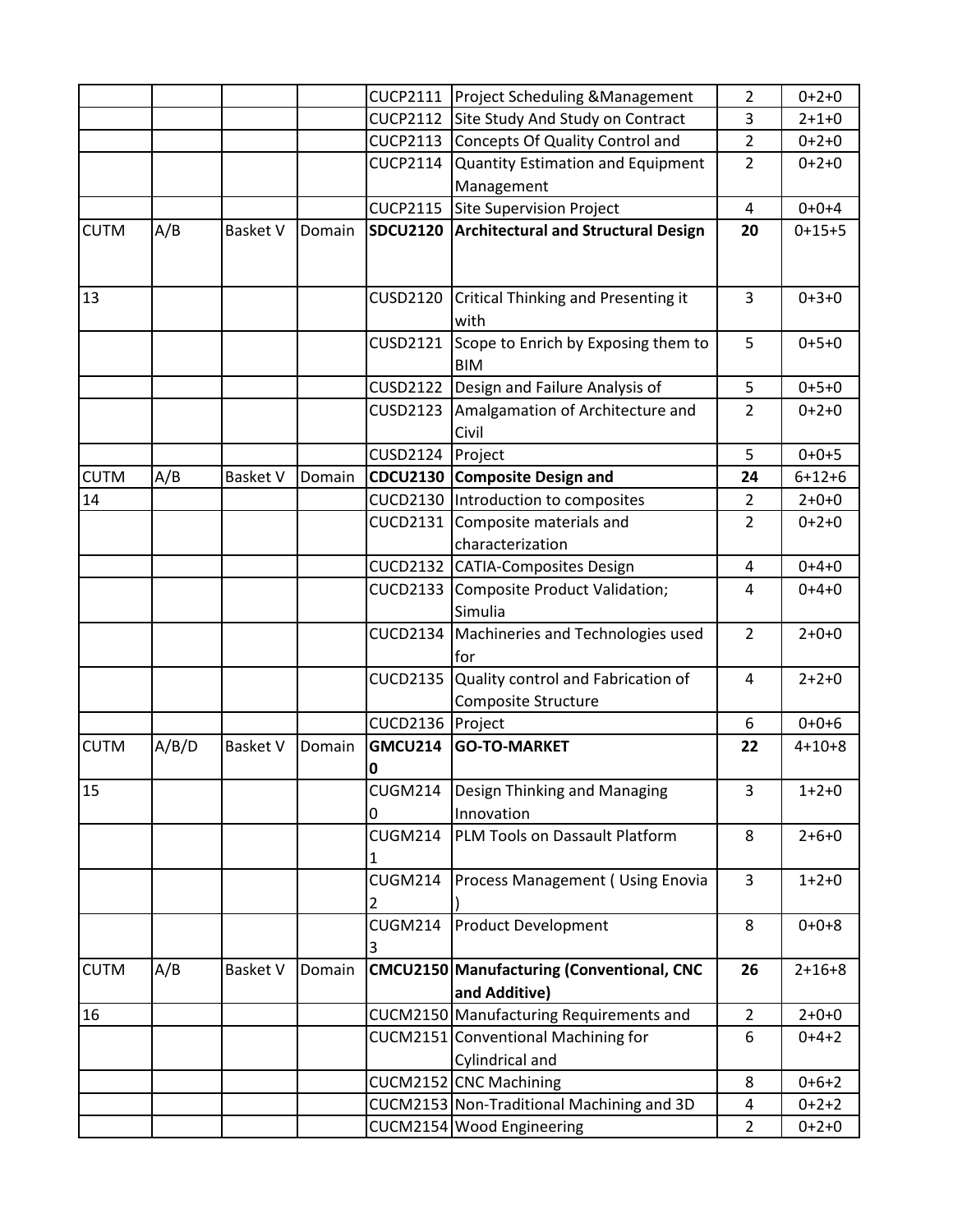|             |       |                 |        | CUCM2155 Internship |                                           | 4              | $0 + 0 + 4$  |
|-------------|-------|-----------------|--------|---------------------|-------------------------------------------|----------------|--------------|
| <b>CUTM</b> | A/B   | <b>Basket V</b> | Domain |                     | WICU2160 Welding and Inspection           | 22             | $8 + 8 + 6$  |
|             |       |                 |        |                     |                                           |                |              |
| 17          |       |                 |        |                     | CUWI2160 Joining Processes and Technology | 6              | $2+2+2$      |
|             |       |                 |        | <b>CUWI2161</b>     | Metal Transfer and Weld Metallurgy        | $\overline{a}$ | $2 + 2 + 0$  |
|             |       |                 |        |                     | CUWI2162 Design of Welded Joints          | 6              | $2 + 2 + 2$  |
|             |       |                 |        |                     | CUWI2163 Testing of Welded Joints         | 6              | $2+2+2$      |
| <b>CUTM</b> | A/B   | <b>Basket V</b> | Domain | <b>AECU2170</b>     | <b>Automobile Engineering</b>             | 24             | $7 + 7 + 10$ |
| 18          |       |                 |        | <b>CUAE2170</b>     | Introduction to Automobile                | 3              | $2 + 1 + 0$  |
|             |       |                 |        | <b>CUAE2171</b>     | Subsystems of Automobile                  | 5              | $3 + 2 + 0$  |
|             |       |                 |        | <b>CUAE2172</b>     | <b>Electric Vehicles</b>                  | 3              | $2 + 1 + 0$  |
|             |       |                 |        | <b>CUAE2173</b>     | Maintenance of Automobile                 | 3              | $0+3+0$      |
|             |       |                 |        | <b>CUAE2174</b>     | Project                                   | 6              | $0+0+6$      |
|             |       |                 |        | <b>CUAE2175</b>     | Internship                                | $\overline{a}$ | $0+0+4$      |
| <b>CUTM</b> | A/B   | <b>BASKET V</b> | Domain | <b>CFCU2180</b>     | <b>Computational Fluid Dynamics</b>       | 20             | $2 + 10 + 8$ |
| 19          |       |                 |        | <b>CUCF2180</b>     | Introduction to CFD                       | 3              | $2 + 0 + 1$  |
|             |       |                 |        | <b>CUCF2181</b>     | <b>Grid Generation</b>                    | $\overline{2}$ | $0 + 2 + 0$  |
|             |       |                 |        | <b>CUCF2182</b>     | Flow Solver Techniques-Simulia            | 4              | $0+3+1$      |
|             |       |                 |        | <b>CUCF2183</b>     | Simulation and Validation                 | 5              | $0+5+0$      |
|             |       |                 |        | <b>CUCF2184</b>     | Industry Specific Project and/or          | 6              | $0+0+6$      |
| <b>CUTM</b> | A/B   | <b>Basket V</b> | Domain | <b>RECU2190</b>     | <b>Renewable Energy Applications</b>      | 22             | $4 + 8 + 10$ |
| 20          |       |                 |        | <b>CURE2190</b>     | Materials for Renewable Energy            | $\overline{2}$ | $1 + 1 + 0$  |
|             |       |                 |        | <b>CURE2191</b>     | Renewable Energy Technology for           | 3              | $1+2+0$      |
|             |       |                 |        |                     | <b>Industrial Process</b>                 |                |              |
|             |       |                 |        | <b>CURE2192</b>     | Micro-grid Design & Implementation        | $\overline{2}$ | $0 + 2 + 0$  |
|             |       |                 |        | <b>CURE2193</b>     | Hybrid Renewable Energy Systems           | 3              | $1+2+0$      |
|             |       |                 |        | <b>CURE2194</b>     | Solar Off-grid Entrepreneur               | $\overline{2}$ | $1+1+0$      |
|             |       |                 |        | <b>CURE2195</b>     | Project                                   | 6              | $0+0+6$      |
|             |       |                 |        | <b>CURE2196</b>     | Internship                                | 4              | $0+0+4$      |
| <b>CUTM</b> | A/B/D | <b>Basket V</b> | Domain |                     | DACU2200 Data Analytics                   | 20             | $0+14+6$     |
| 21          |       |                 |        | <b>CUDA2206</b>     | Data Driven Business                      | $\mathbf{1}$   | $0 + 0 + 1$  |
|             |       |                 |        |                     | CUDA2207 Exploring Data Science           | 4              | $0+2+2$      |
|             |       |                 |        |                     | CUDA2208 Data Exploration                 | 3              | $0+1+2$      |
|             |       |                 |        |                     | CUDA2209 Applied Data Science Project     | 4              | $0+0+4$      |
|             |       |                 |        | <b>CUDA2210</b>     | Data Analytics for Decision Making        | 3              | $0+2+1$      |
|             |       |                 |        | <b>CUDA2211</b>     | Natural Language Processing with Scil     | $\overline{2}$ | $0+1+1$      |
|             |       |                 |        |                     | CUDA2212 Dashboarding                     | 3              | $0+2+1$      |
| <b>CUTM</b> | A/B/D | <b>Basket V</b> | Domain | <b>BACU2210</b>     | <b>Business Analytics</b>                 | 21             | $0+12+6$     |
| 22          |       |                 |        | <b>CUBA2215</b>     | Data Driven Business                      | $\mathbf{1}$   | $0 + 0 + 1$  |
|             |       |                 |        | <b>CUBA2216</b>     | <b>Exploring Data Science</b>             | $\overline{2}$ | $0+1+1$      |
|             |       |                 |        | <b>CUBA2217</b>     | Data Exploration                          | $\mathbf{1}$   | $0 + 1 + 0$  |
|             |       |                 |        | <b>CUBA2218</b>     | Applied Data Science Project              | $\overline{2}$ | $0+0+2$      |
|             |       |                 |        | <b>CUBA2211</b>     | Business analytics through Excel          | 3              | $0+2+1$      |
|             |       |                 |        |                     | CUBA2210   Marketing Analytics            | 3              | $0+2+1$      |
|             |       |                 |        | <b>CUBA2212</b>     | <b>Financial Analytics</b>                | 3              | $0+2+1$      |
|             |       |                 |        | <b>CUBA2213</b>     | <b>Agriculture Analytics</b>              | 3              | $0+2+1$      |
|             |       |                 |        |                     | CUBA2214   HR Analytics                   | 3              | $0+2+1$      |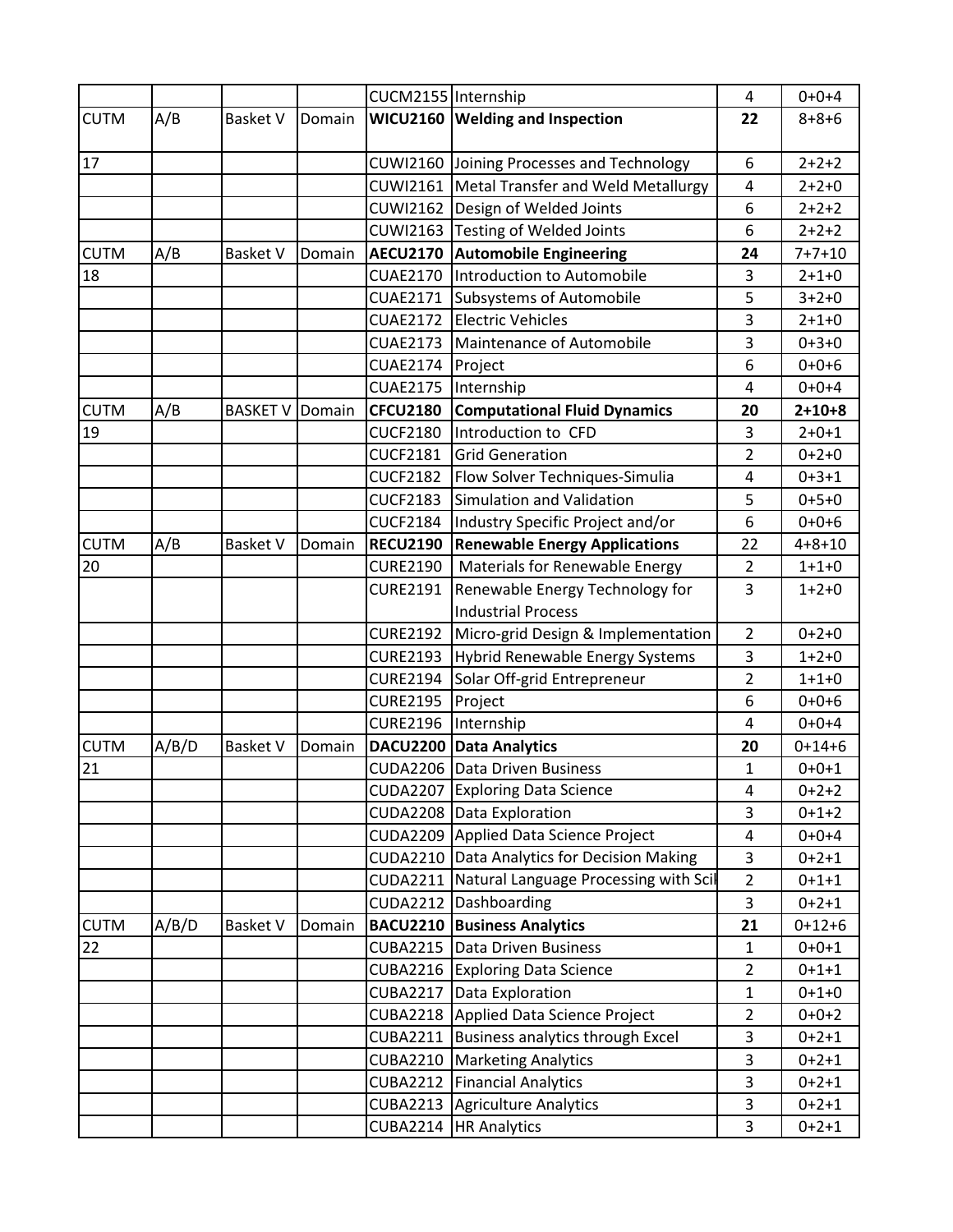| <b>CUTM</b> | A/B | <b>Basket V</b> | Domain |                 | <b>FMCU2220 Smart Farm Machinery</b>                                    | 28             | $6 + 9 + 13$ |
|-------------|-----|-----------------|--------|-----------------|-------------------------------------------------------------------------|----------------|--------------|
| 23          |     |                 |        |                 | CUFM2220 Product Development Brief                                      | $\overline{2}$ | $0 + 1 + 1$  |
|             |     |                 |        |                 | CUFM2221 Sensor, Actuators and Robot                                    | 4              | $2 + 2 + 0$  |
|             |     |                 |        |                 | <b>Operating Systems</b>                                                |                |              |
|             |     |                 |        |                 | CUFM2222 Farm Machinery Design                                          | 3              | $2 + 0 + 1$  |
|             |     |                 |        |                 | CUFM2223 Piloting a Drone                                               | 3              | $1+2+0$      |
|             |     |                 |        |                 | CUFM2224 PLM using Dassault Tools                                       | 3              | $1+2+0$      |
|             |     |                 |        |                 | CUFM2225 Testing of Farm Machinery                                      | 3              | $0+2+1$      |
|             |     |                 |        |                 | CUFM2226 Product Development Project                                    | 10             | $0+0+10$     |
| <b>CUTM</b> | Α   | <b>Basket V</b> | Domain |                 | <b>OFCU2230 Organic Farming</b>                                         | 29             | $3+15+11$    |
| 24          |     |                 |        |                 | CUOF2230 Organic Farming                                                | 3              | $1+2+0$      |
|             |     |                 |        | <b>CUOF2231</b> | Certification and Inspection Systems<br>in Organic<br>Farming in India. | 3              | $1+2+0$      |
|             |     |                 |        | <b>CUOF2232</b> | <b>Biopesticides and Biofertilizers</b>                                 | 3              | $1+2+0$      |
|             |     |                 |        |                 | CUOF2233 Organic Production- Field Crops                                | 3              | $0+3+0$      |
|             |     |                 |        |                 | CUOF2234 Organic Production-Horticultural                               | 3              | $0+3+0$      |
|             |     |                 |        | <b>CUOF2235</b> | <b>Biofertilizer and Biopesticide</b>                                   | 3              | $0+3+0$      |
|             |     |                 |        |                 | <b>Production Technology</b>                                            |                |              |
|             |     |                 |        |                 | CUOF2236 AELP Project                                                   | 11             | $0+0+11$     |
| <b>CUTM</b> | A/B | <b>Basket V</b> | Domain | <b>DPCU2240</b> | Dairy Processing and Development                                        | 28             | $3+15+10$    |
| 25          |     |                 |        |                 | CUDP2240 Milk Processing in Dairy Industry                              | $\overline{3}$ | $1+2+0$      |
|             |     |                 |        | <b>CUDP2241</b> | Dairy Starters in Fermented Milk                                        | 3              | $1+2+0$      |
|             |     |                 |        | <b>CUDP2242</b> | Quality Assurance in Dairy Industry                                     | 3              | $1+2+0$      |
|             |     |                 |        |                 | CUDP2243 Dairy Products Development                                     | 3              | $0+3+0$      |
|             |     |                 |        |                 | CUDP2244 Symbiotic Dairy Foods                                          | 3              | $0+3+0$      |
|             |     |                 |        |                 | CUDP2245 Quality Analysis of Milk and Milk                              | 3              | $0+3+0$      |
|             |     |                 |        |                 | CUDP2246 Project & Industrial Internship                                | 10             | $0+0+10$     |
| <b>CUTM</b> | A   | <b>Basket V</b> | Domain |                 | AQCU2250 Intensive Aquaculture                                          | 29             | $3+15+11$    |
| 26          |     |                 |        |                 | CUAQ2250 Intensive Fish Rearing                                         | 3              | $1+2+0$      |
|             |     |                 |        |                 | CUAQ2251 Ornamental Fish Farming                                        | 3              | $1+2+0$      |
|             |     |                 |        |                 | CUAQ2252 Biofloc Aquaculture                                            | 3              | $1+2+0$      |
|             |     |                 |        |                 | CUAQ2253 Framing of SOPs for Intensive Fish<br>Culture                  | 3              | $0+3+0$      |
|             |     |                 |        |                 | CUAQ2254 Health Management in Aquaculture                               | 3              | $0+3+0$      |
|             |     |                 |        |                 | CUAQ2255 Feed Management in Aquaculture                                 | 3              | $0+3+0$      |
|             |     |                 |        |                 | CUAQ2256 Aquaculture Rearing                                            | 11             | $0+0+11$     |
| <b>CUTM</b> | А   | <b>Basket V</b> | Domain | <b>SPCU2260</b> | <b>Seed Production using Manual and</b>                                 | 29             | $3+15+11$    |
|             |     |                 |        |                 | <b>Molecular Methods</b>                                                |                |              |
| 27          |     |                 |        | <b>CUSP2260</b> | Breeding methods: Conventional                                          | 3              | $1+2+0$      |
|             |     |                 |        |                 | and Molecular Approach                                                  |                |              |
|             |     |                 |        | <b>CUSP2261</b> | Seed Production of Vegetable and                                        | $\overline{3}$ | $1+2+0$      |
|             |     |                 |        |                 | <b>Cereals Crops</b>                                                    |                |              |
|             |     |                 |        | <b>CUSP2262</b> | <b>Seed Certification</b>                                               | 3              | $1+2+0$      |
|             |     |                 |        | <b>CUSP2263</b> | <b>Hybridization Techniques</b>                                         | 3              | $0+3+0$      |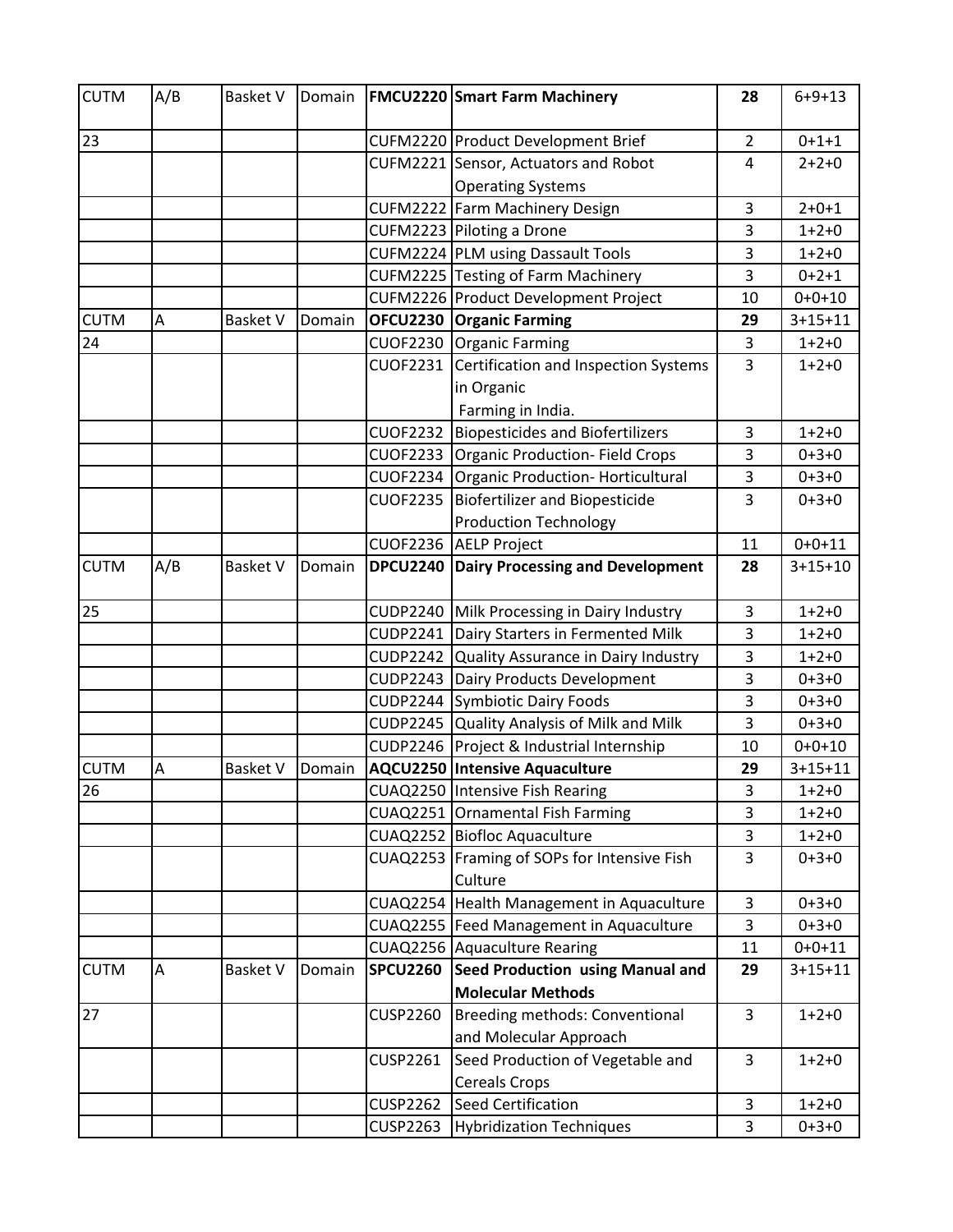|             |       |                 |        | <b>CUSP2264</b> | Vegetable Seed Production                     | 3              | $0+3+0$       |
|-------------|-------|-----------------|--------|-----------------|-----------------------------------------------|----------------|---------------|
|             |       |                 |        | <b>CUSP2265</b> | <b>Cultivar Purity and Seed Quality</b>       | 3              | $0+3+0$       |
|             |       |                 |        | <b>CUSP2266</b> | <b>AELP Project</b>                           | 11             | $0+0+11$      |
| <b>CUTM</b> | A     | <b>Basket V</b> | Domain | <b>GECU2270</b> | <b>Genetic Engineering &amp; Genomics</b>     | 29             | $3 + 15 + 11$ |
|             |       |                 |        |                 |                                               |                |               |
| 28          |       |                 |        | <b>CUGE2270</b> | Computational Biology                         | 3              | $1+2+0$       |
|             |       |                 |        | <b>CUGE2271</b> | Genetic Engineering and its                   | 3              | $1+2+0$       |
|             |       |                 |        | <b>CUGE2277</b> | <b>Genetics and Genomics</b>                  | 3              | $1+2+0$       |
|             |       |                 |        | <b>CUGE2273</b> | <b>Molecular Genomics</b>                     | 3              | $0 + 3 + 0$   |
|             |       |                 |        | <b>CUGE2274</b> | Plant Tissue Culture Technologies             | 3              | $0 + 3 + 0$   |
|             |       |                 |        | <b>CUGE2275</b> | Techniques in Molecular Biology               | 3              | $0+3+0$       |
|             |       |                 |        | <b>CUGE2276</b> | <b>AELP Project</b>                           | 11             | $0+0+11$      |
| <b>CUTM</b> | A/C   | <b>Basket V</b> | Domain |                 | NUCU2280 Nutraceuticals                       | 29             | $3 + 9 + 17$  |
|             |       |                 |        |                 |                                               |                |               |
| 29          |       |                 |        |                 | CUNU2280 Introduction to Nutraceutical        | 3              | $1+2+0$       |
|             |       |                 |        |                 | CUNU2281 Functional Food                      | 3              | $1+2+0$       |
|             |       |                 |        |                 | CUNU2282 Nutrigenetics                        | 3              | $1+2+0$       |
|             |       |                 |        |                 | CUNU2283 Development of Personalized Food     | 3              | $0+1+2$       |
|             |       |                 |        |                 | and Medicine                                  |                |               |
|             |       |                 |        |                 | CUNU2284 Development of Biopesticides and     | $\overline{3}$ | $0+1+2$       |
|             |       |                 |        |                 | <b>Biofertilizers</b>                         |                |               |
|             |       |                 |        |                 | CUNU2285 Development of Immune Boosters       | 3              | $0+1+2$       |
|             |       |                 |        |                 | CUNU2286 AELP Project                         | 11             | $0+0+11$      |
|             |       |                 |        |                 |                                               |                |               |
| <b>CUTM</b> | A/B   |                 | Domain | <b>AGCU2290</b> |                                               | 29             | $3 + 6 + 20$  |
|             |       |                 |        |                 | <b>SMART Agriculture</b>                      |                |               |
| 30          |       |                 |        |                 | CUAG2290 Applied Hi-tech Horticulture         | 3              | $1+2+0$       |
|             |       |                 |        |                 | CUAG2291   Protected Cultivation of Vegetable | 3              | $1+2+0$       |
|             |       |                 |        |                 | CUAG2292 High-tech Fruit Culture              | 3              | $1+2+0$       |
|             |       |                 |        |                 | CUAG2293   Management of High-value Cut-      | 3              | $0+3+0$       |
|             |       |                 |        |                 | CUAG2294   Management of Crops in             | 3              | $0 + 3 + 0$   |
|             |       |                 |        |                 | CUAG2295 Use of Smart Tools for Precision     | 3              | $0+3+0$       |
|             |       |                 |        |                 | Crop Management                               |                |               |
|             |       |                 |        |                 | CUAG2296 AELP Project                         | 11             | $0+0+11$      |
|             |       |                 |        |                 |                                               |                |               |
| <b>CUTM</b> | A/B   | <b>Basket V</b> | Domain | <b>PHCU2300</b> | <b>Protected Horticulture</b>                 | 29             | $3 + 15 + 11$ |
| 31          |       |                 |        | <b>CUPH2300</b> | Applied Hi-tech Horticulture                  | 3              | $1+2+0$       |
|             |       |                 |        | <b>CUPH2301</b> | Protected Cultivation of Vegetable            | 3              | $1+2+0$       |
|             |       |                 |        | <b>CUPH2302</b> | High Tech Fruit Culture                       | 3              | $1+2+0$       |
|             |       |                 |        | <b>CUPH2303</b> | Production Technology of Cut                  | 3              | $0+3+0$       |
|             |       |                 |        |                 | Flowers & Loose Flowers                       |                |               |
|             |       |                 |        | <b>CUPH2304</b> | <b>Protected Floriculture</b>                 | 3              | $0+3+0$       |
|             |       |                 |        | <b>CUPH2305</b> | <b>Production Management of</b>               | 3              | $0+3+0$       |
|             |       |                 |        |                 | <b>Medicinal and Aromatic Crops</b>           |                |               |
|             |       |                 |        | <b>CUPH2306</b> | <b>AELP Domain</b>                            | 11             | $0+0+11$      |
| <b>CUTM</b> | A/B/D | <b>Basket V</b> | Domain | <b>FPCU2310</b> | <b>Food Processing</b>                        | 29             | $3 + 15 + 11$ |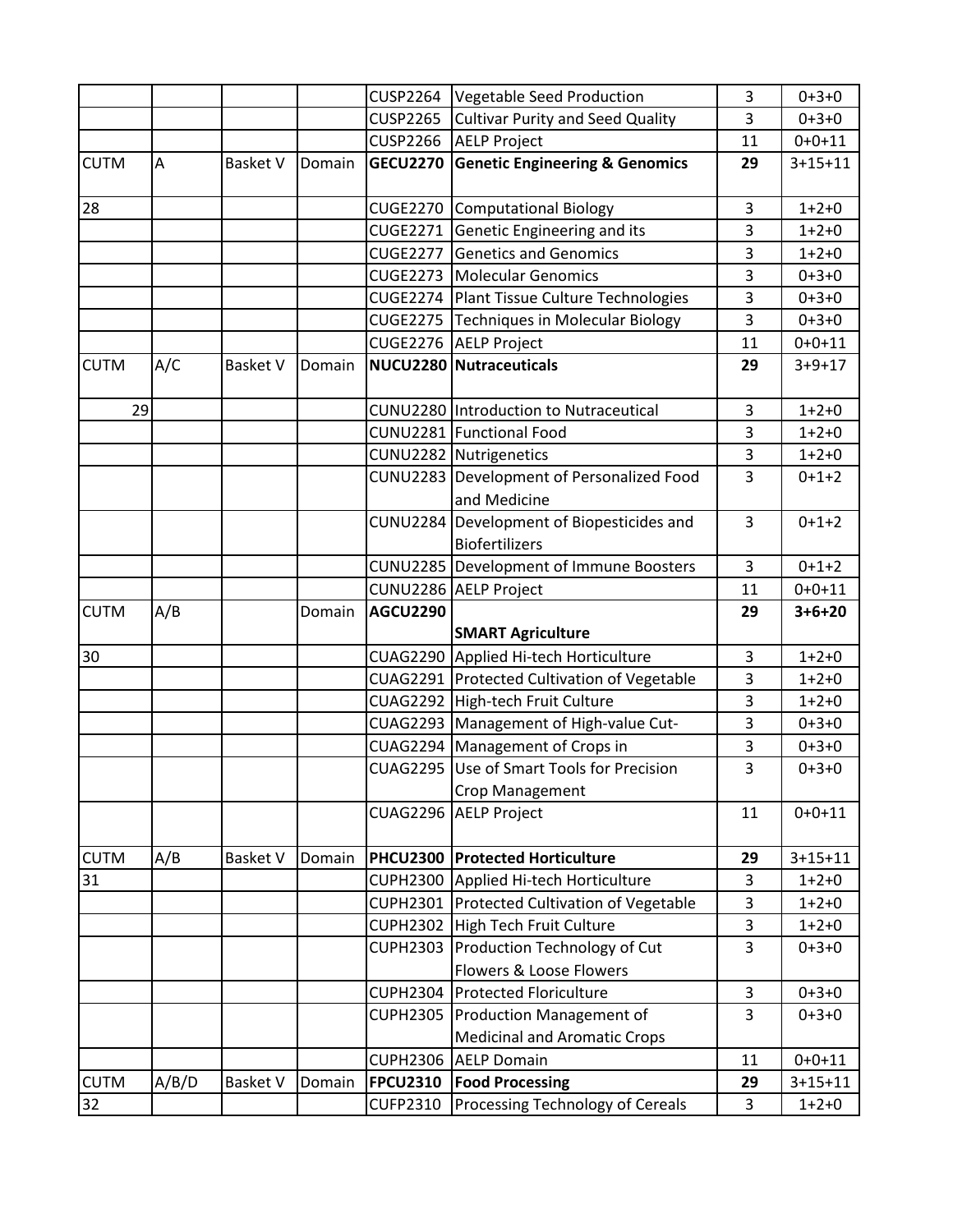|             |       |                 |        | <b>CUFP2311</b>                    | Processing Technology of Legumes<br>and Oilseeds           | 3              | $1+2+0$       |
|-------------|-------|-----------------|--------|------------------------------------|------------------------------------------------------------|----------------|---------------|
|             |       |                 |        | <b>CUFP2312</b>                    | Processing Technology of Fruits,<br>Vegetables,            | 3              | $1+2+0$       |
|             |       |                 |        | <b>CUFP2313</b>                    | Product Development and<br><b>Packaging Technologies</b>   | 3              | $0+3+0$       |
|             |       |                 |        | <b>CUFP2314</b>                    | Food Standards and Regulations and<br><b>HACCP Systems</b> | 3              | $0 + 3 + 0$   |
|             |       |                 |        | <b>CUFP2315</b>                    | Sensory Evaluation and Nutritional<br>Labelling of Foods   | $\overline{3}$ | $0+3+0$       |
|             |       |                 |        | <b>CUFP2316</b>                    | <b>AELP Project</b>                                        | 11             | $0+0+11$      |
| <b>CUTM</b> | A/B/D | <b>Basket V</b> | Domain | <b>ABCU2320</b>                    | <b>Agri Business Management</b>                            | 23             | $2+0+21$      |
| 33          |       |                 |        | <b>CUAB2320</b>                    | Agri Food Markets and Value Chain                          | $\overline{3}$ | $1+0+2$       |
|             |       |                 |        | <b>CUAB2321</b>                    | Agri Input Marketing                                       | 3              | $1+0+2$       |
|             |       |                 |        | <b>CUAB2322</b>                    | <b>Rural Haat and Market Analysis</b>                      | $\overline{2}$ | $0+0+2$       |
|             |       |                 |        | <b>CUAB2323</b>                    | Community Owned and Managed<br>Agri Businesses             | $\overline{2}$ | $0+0+2$       |
|             |       |                 |        | <b>CUAB2324</b>                    | Agri Warehouse Management                                  | $\overline{2}$ | $0+0+2$       |
|             |       |                 |        | <b>CUAB2325</b>                    | Sales and Distribution of Agrifood                         | 11             | $0+0+11$      |
| <b>CUTM</b> | A/B/D | <b>Basket V</b> | Domain | <b>FSCU2330</b>                    | <b>Commodity and Food Storage</b>                          | 29             | $3 + 15 + 11$ |
| 34          |       |                 |        | <b>CUFS2330</b>                    | <b>Storage Entomology</b>                                  | 3              | $1+2+0$       |
|             |       |                 |        | <b>CUFS2331</b>                    | Seed Pathology                                             | 3              | $1+2+0$       |
|             |       |                 |        | <b>CUFS2332</b>                    | Post-harvest Biochemistry and                              | 3              | $1+2+0$       |
|             |       |                 |        |                                    | Physiology of Crops                                        |                |               |
|             |       |                 |        | <b>CUFS2333</b>                    | <b>Recent Trends in Post-harvest</b>                       | 3              | $0 + 3 + 0$   |
|             |       |                 |        | <b>CUFS2334</b>                    | Pest Management Techniques in                              | 3              | $0+3+0$       |
|             |       |                 |        | <b>CUFS2335</b><br><b>CUFS2336</b> | Post-harvest Storage of Fruits and                         | 3              | $0+3+0$       |
| <b>CUTM</b> |       |                 |        |                                    | <b>AELP Project</b>                                        | 11             | $0+0+11$      |
|             | A/B   | <b>Basket V</b> | Domain |                                    | SWCU2340 Soil and Water Conservation<br>through Watershed  | 28             | $4 + 11 + 13$ |
| 35          |       |                 |        |                                    | CUSW2340 Rainwater Harvesting and Artificial               | 3              | $1+2+0$       |
|             |       |                 |        |                                    | CUSW2341 Integrated Watershed Management                   | 3              | $2 + 1 + 0$   |
|             |       |                 |        |                                    | CUSW2342 Sustainable Watershed                             | 3              | $1+2+0$       |
|             |       |                 |        |                                    | CUSW2343 R programming in Watershed                        | 3              | $0+2+1$       |
|             |       |                 |        |                                    | CUSW2344 Modelling and Simulation of                       | 3              | $0+2+1$       |
|             |       |                 |        |                                    | <b>Watershed Processes</b>                                 |                |               |
|             |       |                 |        |                                    | CUSW2345 Geo-spatial Application in                        | 3              | $0+2+1$       |
|             |       |                 |        |                                    | <b>Watershed Management</b>                                |                |               |
|             |       |                 |        |                                    | CUSW2346 Industrial Internship                             | 10             | $0+0+10$      |
| <b>CUTM</b> | A/B   | <b>Basket V</b> | Domain | <b>FTCU2350</b>                    | <b>Fish Processing Technology</b>                          |                |               |
|             |       |                 |        | <b>CUFT2350</b>                    | Post harvest handling and                                  | 3              | $1+2+0$       |
| 36          |       |                 |        |                                    | processing of fish and shellfish                           |                |               |
|             |       |                 |        | <b>CUFT2351</b>                    | Design, maintenance of fish                                | 3              | $1+2+0$       |
|             |       |                 |        |                                    | processing plant and                                       |                |               |
|             |       |                 |        | <b>CUFT2352</b>                    | Quality assurance, management and<br>certification         | 3              | $1+2+0$       |